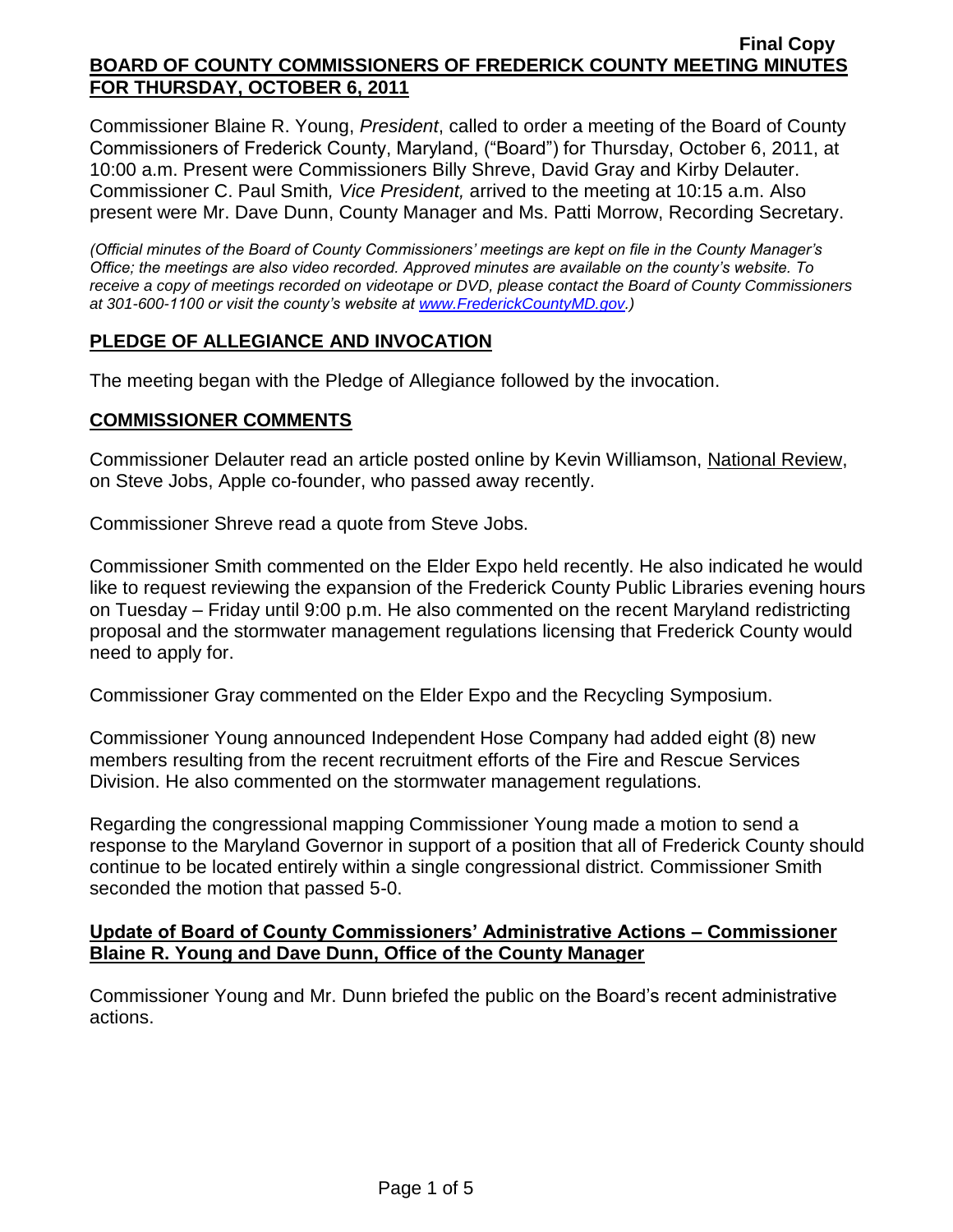#### **WORKSESSION**

# **Briefing from Maryland State Highway Administration (SHA) Regarding the Permanent Repair to the Slope Failure along MD 550 – Dave Coyne, SHA**

Mr. Coyne updated the Board on the work being done to permanently repair a portion of MD 550 northwest of Thurmont, damaged by a spring mudslide. He indicated the SHA had two (2) options: continue with the repair while keeping one lane open to traffic with an approximate 8 weeks to complete or close the road entirely and complete the repair in 6 weeks at a lower cost.

Mr. Tom Meunier, Public Works Division, commented on the repair.

There were no public comments.

The majority of the Board indicated they would prefer the one lane to remain open. It was also requested to schedule the issue for the December meeting of the Frederick County Roads Board.

#### **Proposed Changes to County Employees' Benefits – Mitch Hose, Human Resources Division**

Mr. Hose presented recommendations for changes to benefits for new hires. He reviewed the proposed changes for each benefit.

Ms. Kay Hoffman, Mercer, and Ms. Tracy Lobuts, Human Resources Division, discussed the proposed changes to the Frederick County Retirement Plan including the Defined Contribution option to replace the Defined Benefit plan for non-uniformed new hires.

Public comment was heard from:

- Diane Smolley
- Jesse Burriss, American Federal State County and Municipal Employees Local 3495
- Anthony Russo, Frederick County Deputy Sheriffs Lodge 102
- John Neary, President, Career Firefighters Association of Frederick County Local 3666

Commissioner Smith moved to forward the proposed changes to the employee benefits through the public review process with the proposed adjustments to the annual and sick leave; include sick leave donor program; options on holiday leave; defined benefits and defined contributions on non-uniformed and new hires as presented. Commissioner Shreve seconded the motion that passed 5-0.

(Commissioner Shreve left the meeting.)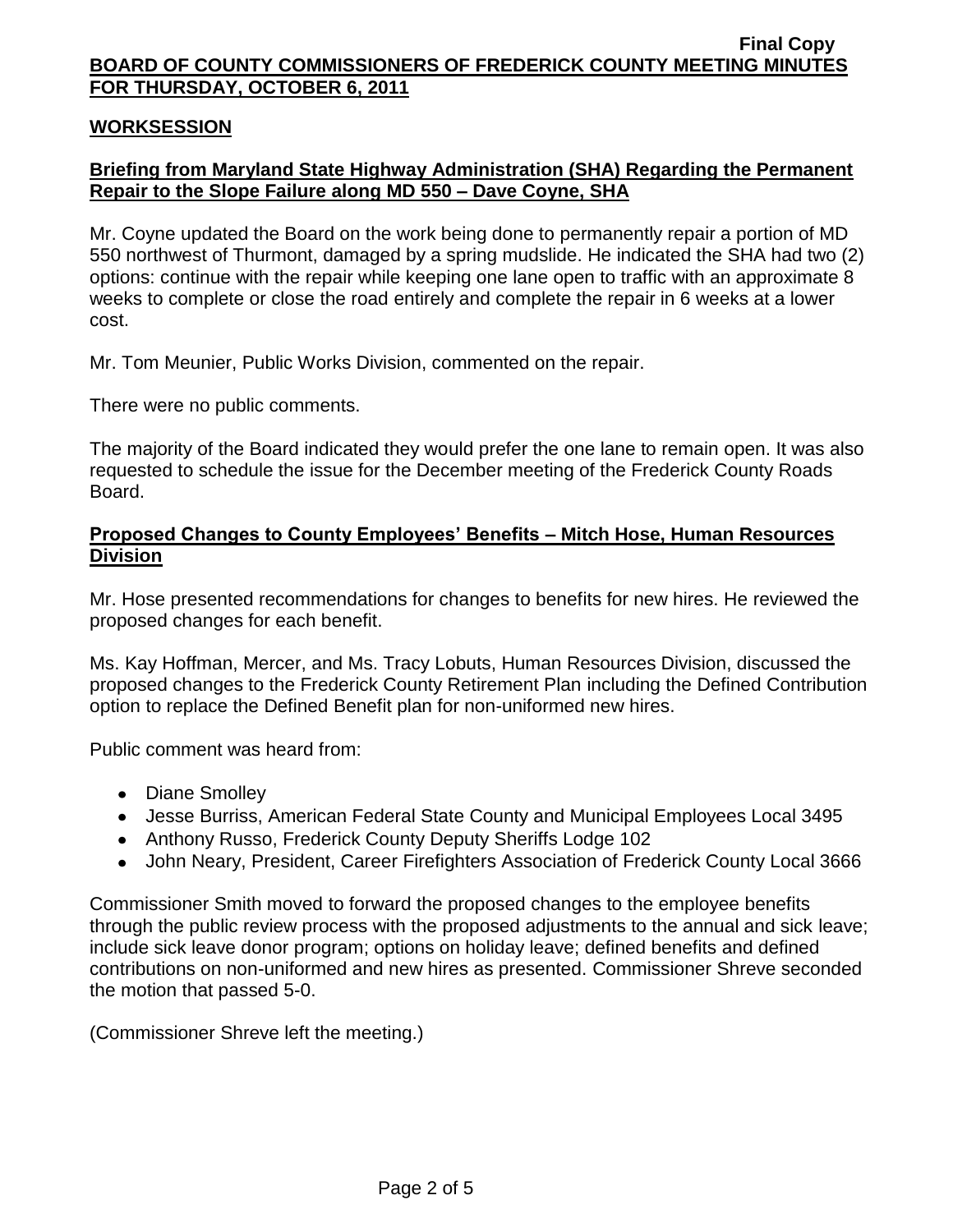# **CONSENT AGENDA**

The following items were considered on the consent agenda:

## BUDGET TRANSFER

1. #BT-12-046, Circuit Court

# EASEMENT

1. Partial Release and Abandonment of Deed of Easement, Woodridge, Section I, Plat 3, Contract No. 145E-SW – Beth Ramacciotti, Utilities and Solid Waste Management Division

## MISCELLANEOUS

1. Extension of WASHCOG Contract No. 09-031 for Employer Outreach and Subsequent Award to Urbantrans Consulting – Nancy Norris, Transit Services Division

Commissioner Gray moved to approve the consent agenda as presented. Commissioner Smith seconded the motion that passed 4-0 with Commissioner Shreve absent.

#### **ADMINISTRATIVE BUSINESS**

(Commissioner Shreve returned to the meeting.)

## **Bid Awards – Hal Good, Finance Division**

Purchasing Memo #12-055, Purchase of License to Use Pavement Management Software and Implementation Services

Commissioner Gray moved to approve Purchasing Memo #12-055. Commissioner Delauter seconded the motion that passed 4-0-1 with Commissioner Shreve abstained.

Purchasing Memo #12-057, Request to Approve and Execute Task Agreement with National Park Service for the Rose Hill Manor Electrical and HVAC System Upgrade Project

Commissioner Gray moved to approve Purchasing Memo #12-057. Commissioner Smith seconded the motion that passed 5-0.

Purchasing Memo #12-058, Request Approval of an Agreement for Bulk Gas Supply (Oxygen) for Citizens Care and Rehabilitation Center

Commissioner Smith moved to approve Purchasing Memo #12-058. Commissioner Gray seconded the motion that passed 5-0.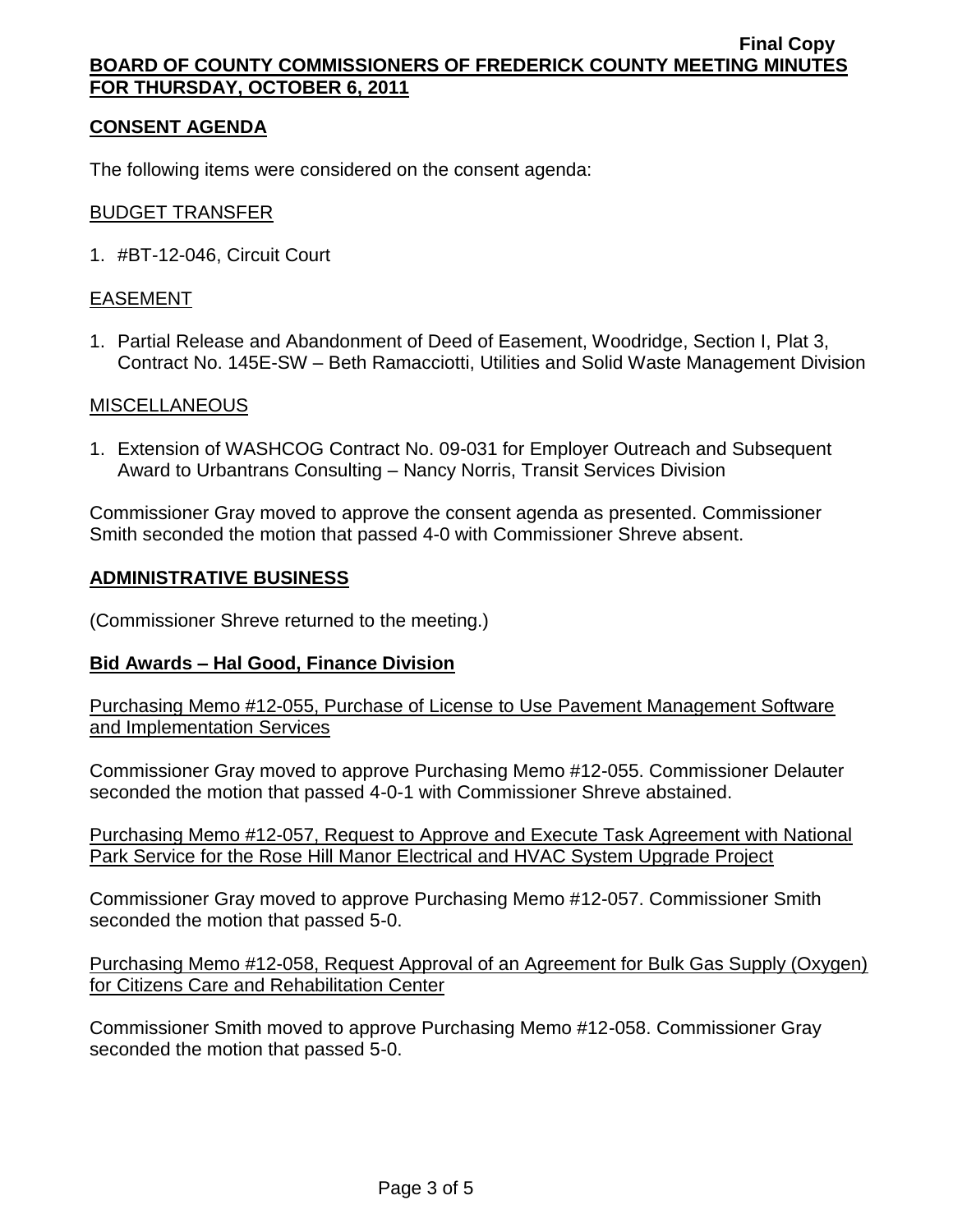# **Approval of Board of Education (BOE) FY 2013 Capital Funding Request to the State – Ray Barnes, Frederick County Public Schools**

Mr. Barnes presented a letter of support for the BOE's capital funding requests to the state.

Commissioner Smith moved to approve the request of support and to sign the letter to the Interagency Committee on School Construction. Commissioner Gray seconded the motion that passed 5-0.

# **2012 Legislative Considerations – John Mathias, Office of the County Attorney and Ragen Cherney, Office of the County Manager**

Mr. Cherney and Mr. Mathias presented the following bill requests and position statements for Board consideration to take to public hearing:

- 1. Revision to inmate fees for the Frederick County Adult Detention Center.
- 2. Increase to the annual amount of gaming permits issued for raffles.
- 3. Permitting video lottery terminals (slots) for local charitable organizations.
- 4. Granting taxing authority to the Frederick County Board of Education.
- 5. Tax credit for small businesses.

Position Statements:

- 1. State school construction exceed economic assistance for business entities.
- 2. Frederick County Public Schools authority to count and report undocumented students.
- 3. Maryland to be a "Shall Issue" state for a right to carry a firearm.
- 4. Reinstatement of Highway User Revenues to local governments.
- 5. Constitutional convention regarding those in the United States unlawfully.
- 6. Support for the Maryland Partial Birth Abortion Ban Act.
- 7. Constitutional amendment to prohibit "economic development" takings.
- 8. Cooperative enforcement of federal immigration laws throughout Maryland.
- 9. Concerns with the negative impact of state stormwater regulations to local governments.
- 10.Repeal or modifications of the Work Place Fraud Act of 2009 (SB 909).
- 11.Sunsetting of issues on unemployment insurance fees on businesses.
- 12.Opposition to PlanMaryland.
- 13.Opposition to mandated state septic regulations on local governments.

Mr. Cherney presented the following additional bill requests.